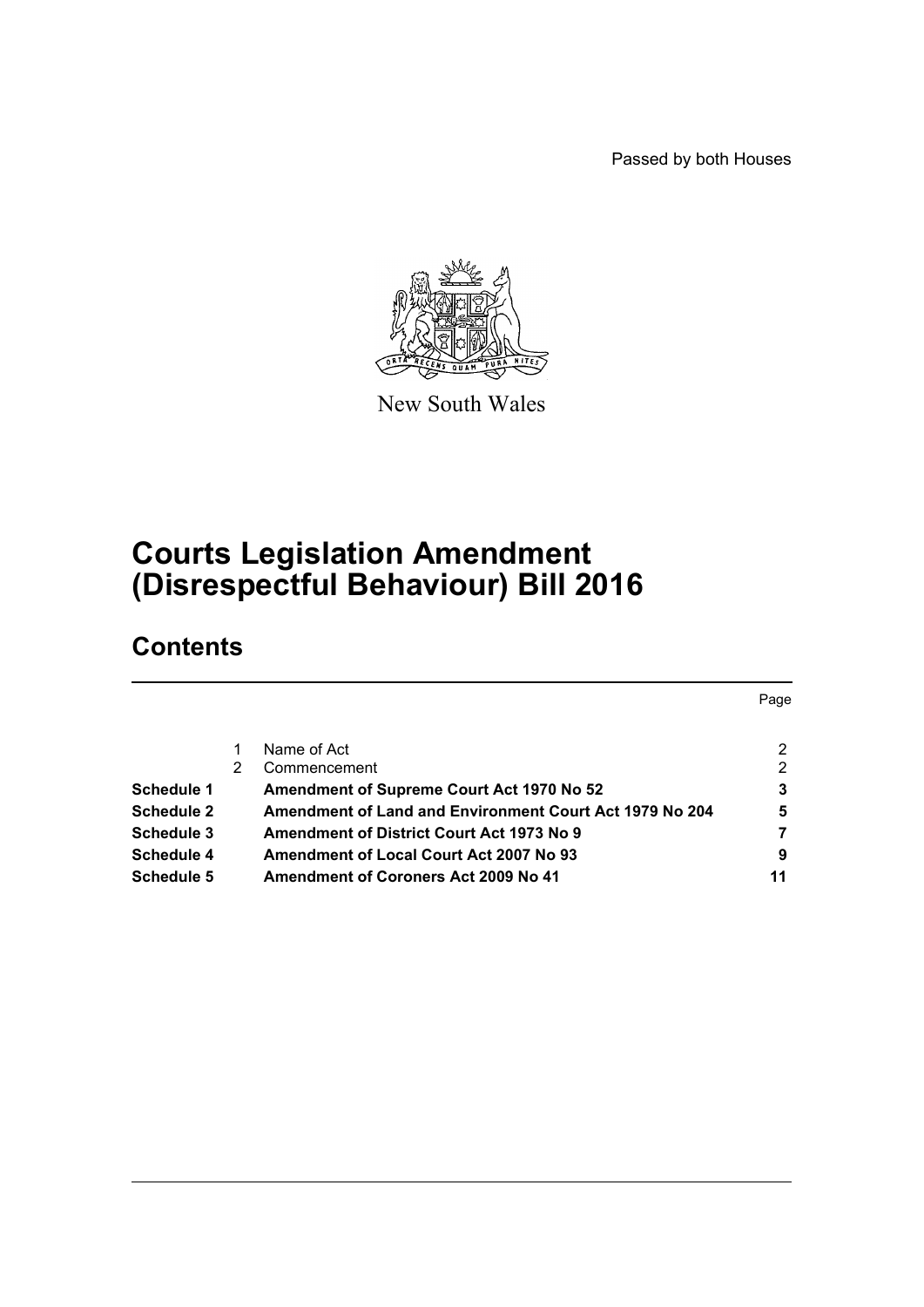*I certify that this PUBLIC BILL, which originated in the LEGISLATIVE COUNCIL, has finally passed the LEGISLATIVE COUNCIL and the LEGISLATIVE ASSEMBLY of NEW SOUTH WALES.*

*Legislative Council 2016* *Clerk of the Parliaments*



New South Wales

# **Courts Legislation Amendment (Disrespectful Behaviour) Bill 2016**

Act No , 2016

An Act to amend the *Supreme Court Act 1970*, the *Land and Environment Court Act 1979*, the *District Court Act 1973*, the *Local Court Act 2007* and the *Coroners Act 2009* to prohibit disrespectful behaviour in New South Wales courts and coronial proceedings.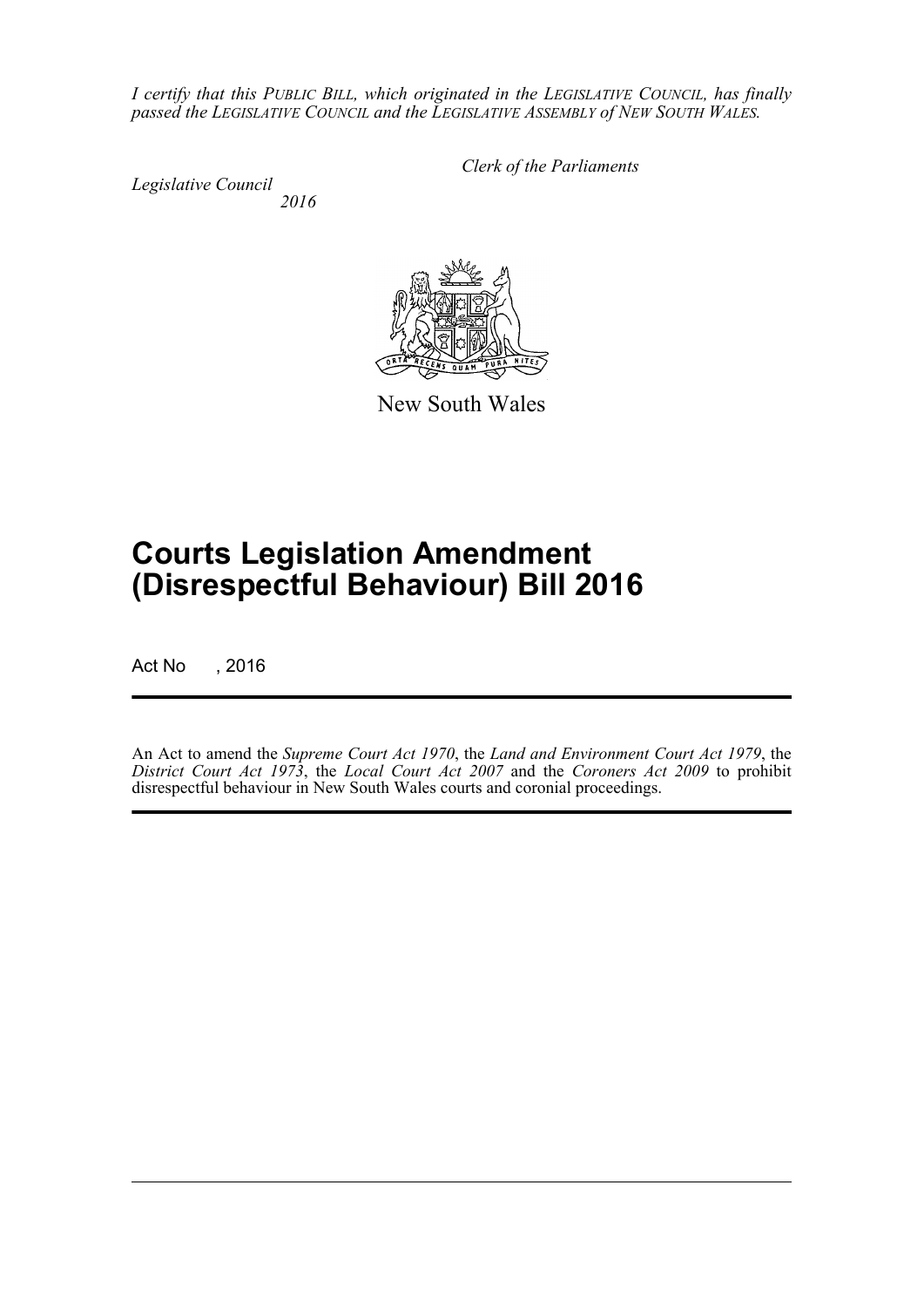### <span id="page-2-0"></span>**The Legislature of New South Wales enacts:**

#### **1 Name of Act**

This Act is the *Courts Legislation Amendment (Disrespectful Behaviour) Act 2016*.

#### <span id="page-2-1"></span>**2 Commencement**

This Act commences on a day or days to be appointed by proclamation.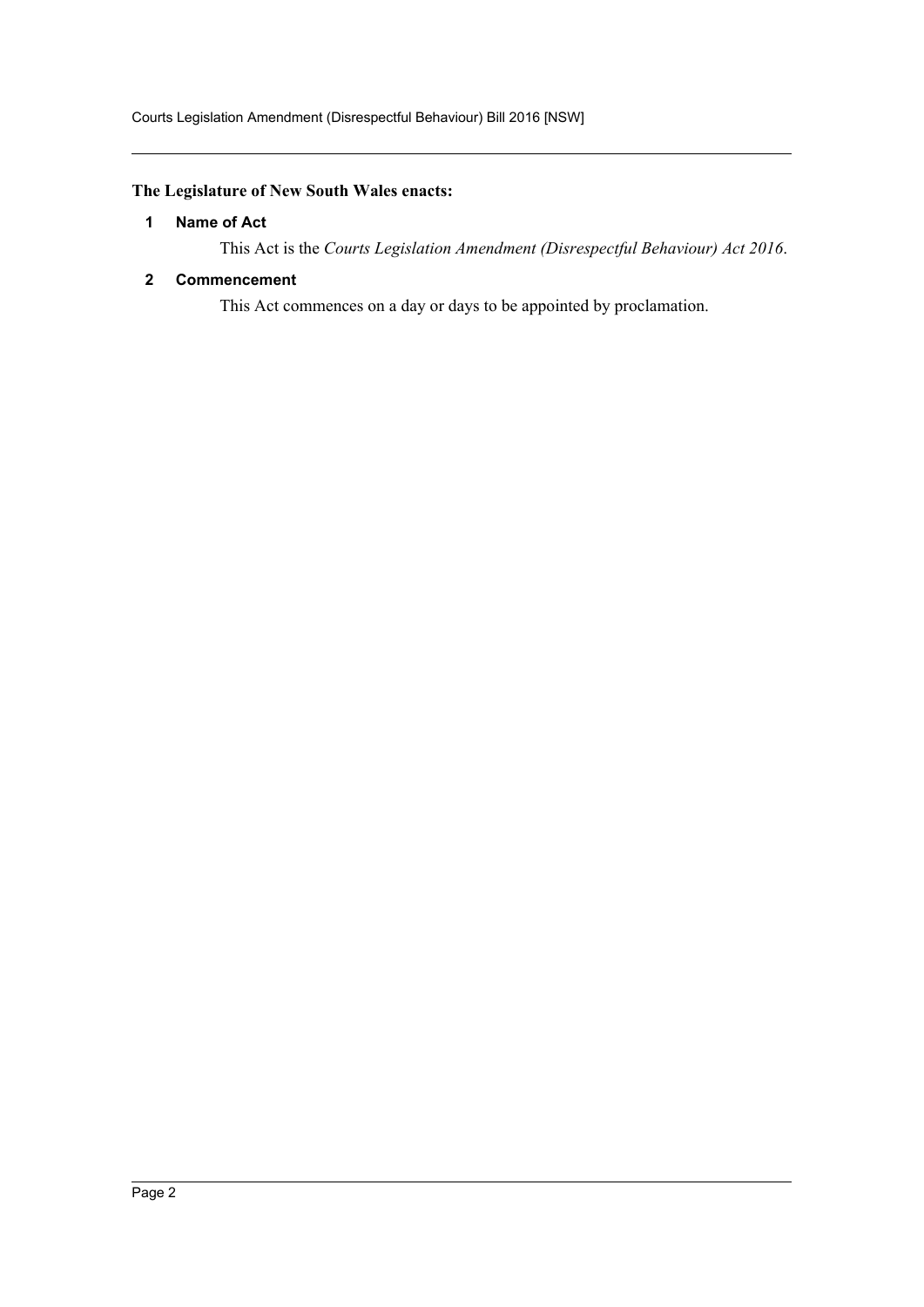## <span id="page-3-0"></span>**Schedule 1 Amendment of Supreme Court Act 1970 No 52**

#### **Section 131**

Insert after section 130:

#### **131 Disrespectful behaviour in Court**

#### (1) **Offence**

A person is guilty of an offence against this section if:

- (a) the person is an accused person or defendant in, or a party to, proceedings before the Court or has been called to give evidence in proceedings before the Court, and
- (b) the person intentionally engages in behaviour in the Court during the proceedings, and
- (c) that behaviour is disrespectful to the Court or the Judge presiding over the proceedings (according to established court practice and convention).

Maximum penalty: 14 days imprisonment or 10 penalty units, or both.

- (2) In this section, *behaviour* means any act or failure to act.
- (3) This section does not apply to an Australian legal practitioner appearing in that capacity.

#### (4) **Proceedings for offences**

Proceedings against a person for an offence against this section are to be dealt with summarily before:

- (a) if the person is a child—the Children's Court, or
- (b) if the person is not a child—the Local Court or the Supreme Court in its summary jurisdiction.
- (5) Proceedings for an offence against this section may be brought at any time within 12 months after the date of the alleged offence.
- (6) Proceedings for an offence against this section may be brought only by a person or a member of a class of persons authorised, in writing, by the Secretary of the Department of Justice for that purpose.
- (7) A Judge may refer any disrespectful behaviour in proceedings over which the Judge is presiding to the Attorney General.
- (8) Proceedings for an offence against this section may be commenced only with the authorisation of the Attorney General. Authorisation may be given by the Attorney General whether or not the disrespectful behaviour is referred to the Attorney General by a Judge under this section.

#### (9) **Evidence**

An official transcript or official audio or video recording of the proceedings in the Court is admissible in evidence in proceedings for an offence against this section and is evidence of the matter included in the transcript or audio or video recording.

(10) The Judge presiding over the proceedings in which the alleged disrespectful behaviour occurred cannot be required to give evidence in proceedings before any court for an offence against this section.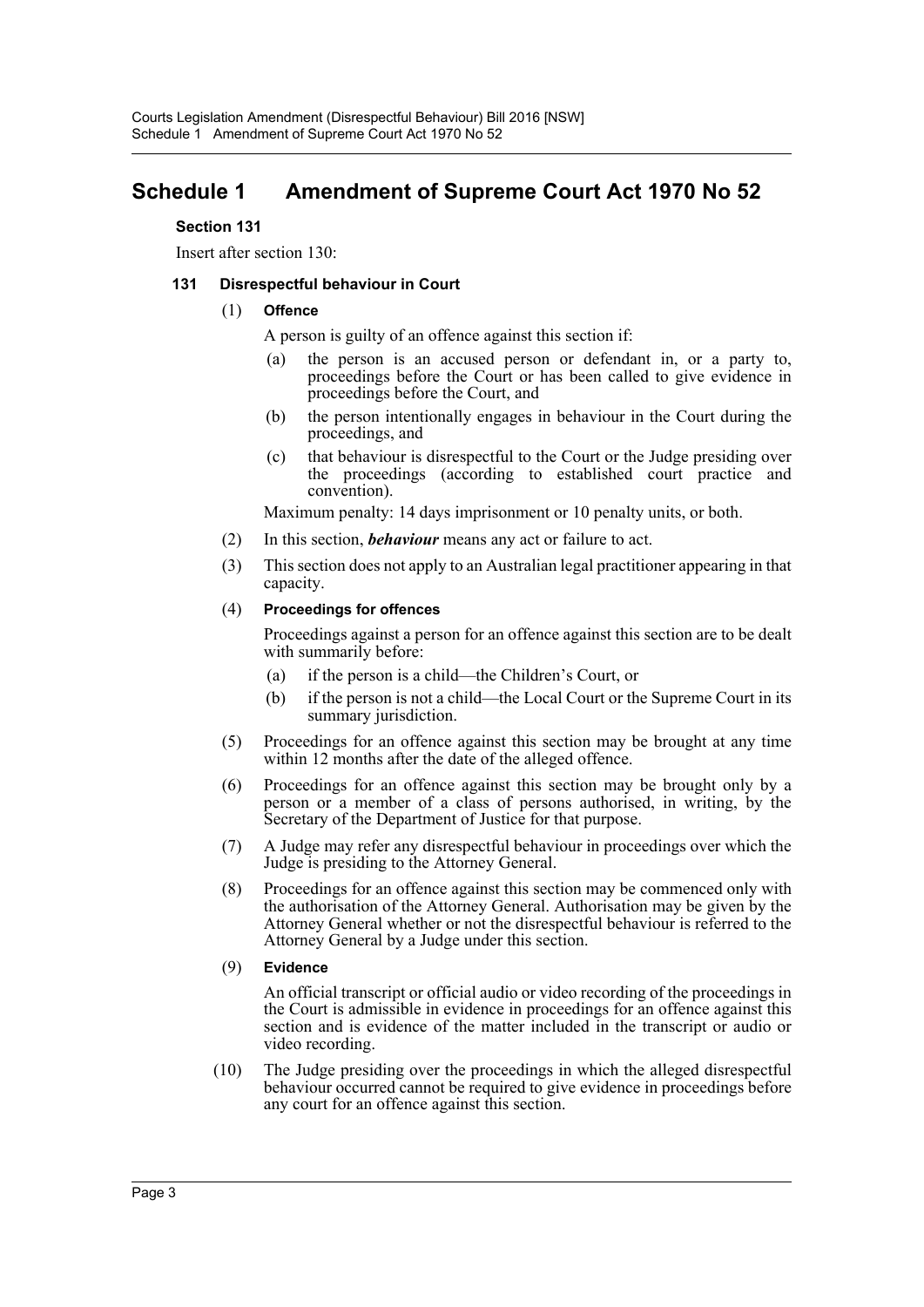This section does not affect any power with respect to contempt or the exercise of any such power.

(12) A person cannot be prosecuted for an offence against this section and proceeded against for contempt in respect of essentially the same behaviour. However, nothing in this section prevents proceedings for contempt in respect of behaviour that constitutes an offence against this section.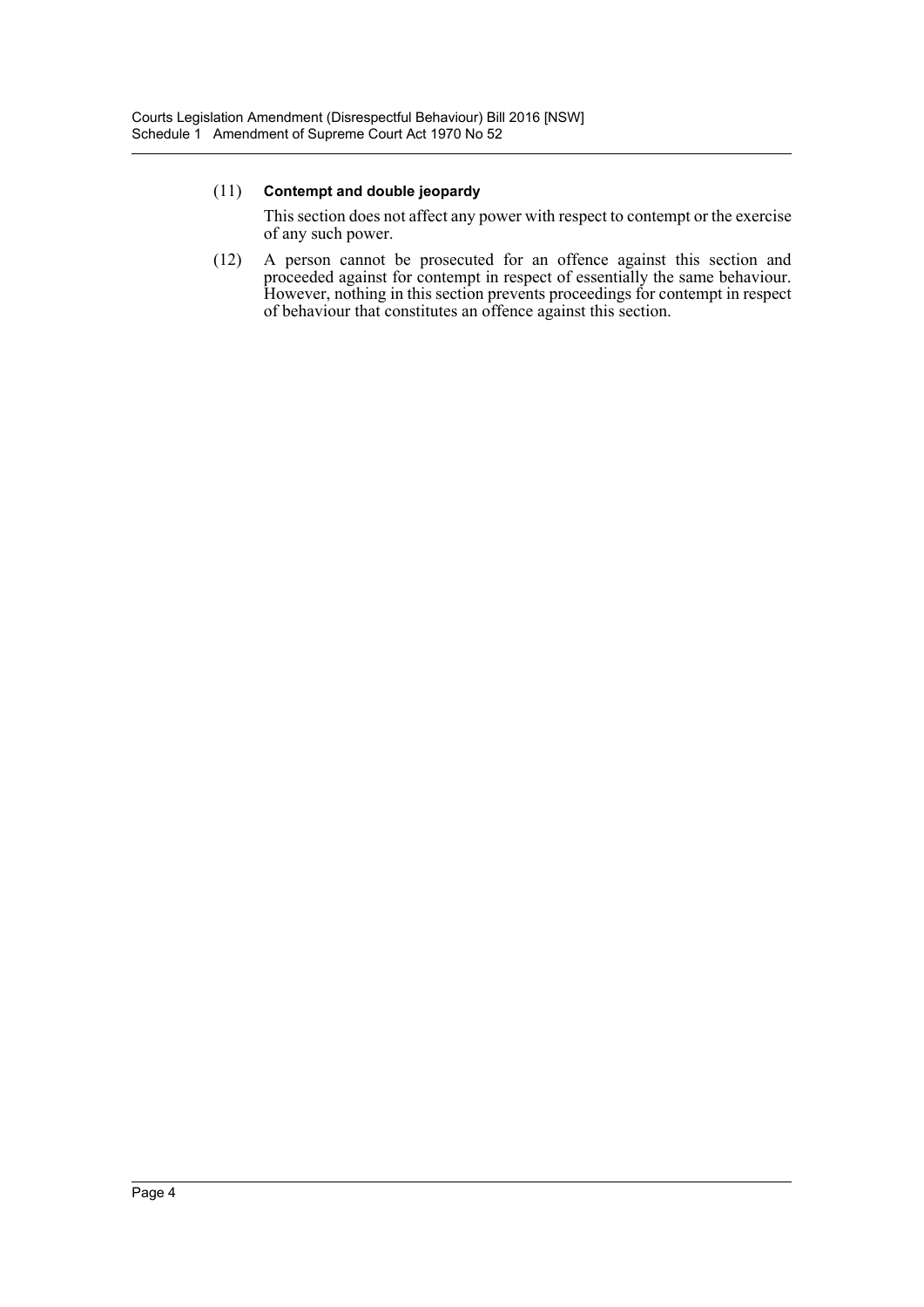### <span id="page-5-0"></span>**Schedule 2 Amendment of Land and Environment Court Act 1979 No 204**

#### **Section 67A**

Insert after section 67:

#### **67A Disrespectful behaviour in Court**

#### (1) **Offence**

A person is guilty of an offence against this section if:

- (a) the person is an accused person or defendant in, or a party to, proceedings before the Court or has been called to give evidence in proceedings before the Court, and
- (b) the person intentionally engages in behaviour in the Court during the proceedings, and
- (c) that behaviour is disrespectful to the Court or the Judge presiding over the proceedings (according to established court practice and convention).

Maximum penalty: 14 days imprisonment or 10 penalty units, or both.

- (2) In this section, *behaviour* means any act or failure to act.
- (3) This section does not apply to an Australian legal practitioner appearing in that capacity.

#### (4) **Proceedings for offences**

Proceedings against a person for an offence against this section are to be dealt with summarily before:

- (a) if the person is a child—the Children's Court, or
- (b) if the person is not a child—the Local Court.
- (5) Proceedings for an offence against this section may be brought at any time within 12 months after the date of the alleged offence.
- (6) Proceedings for an offence against this section may be brought only by a person or a member of a class of persons authorised, in writing, by the Secretary of the Department of Justice for that purpose.
- (7) A Judge may refer any disrespectful behaviour in proceedings over which the Judge is presiding to the Attorney General.
- (8) Proceedings for an offence against this section may be commenced only with the authorisation of the Attorney General. Authorisation may be given by the Attorney General whether or not the disrespectful behaviour is referred to the Attorney General by a Judge under this section.
- (9) **Evidence**

An official transcript or official audio or video recording of the proceedings in the Court is admissible in evidence in proceedings for an offence against this section and is evidence of the matter included in the transcript or audio or video recording.

(10) The Judge presiding over the proceedings in which the alleged disrespectful behaviour occurred cannot be required to give evidence in proceedings before any court for an offence against this section.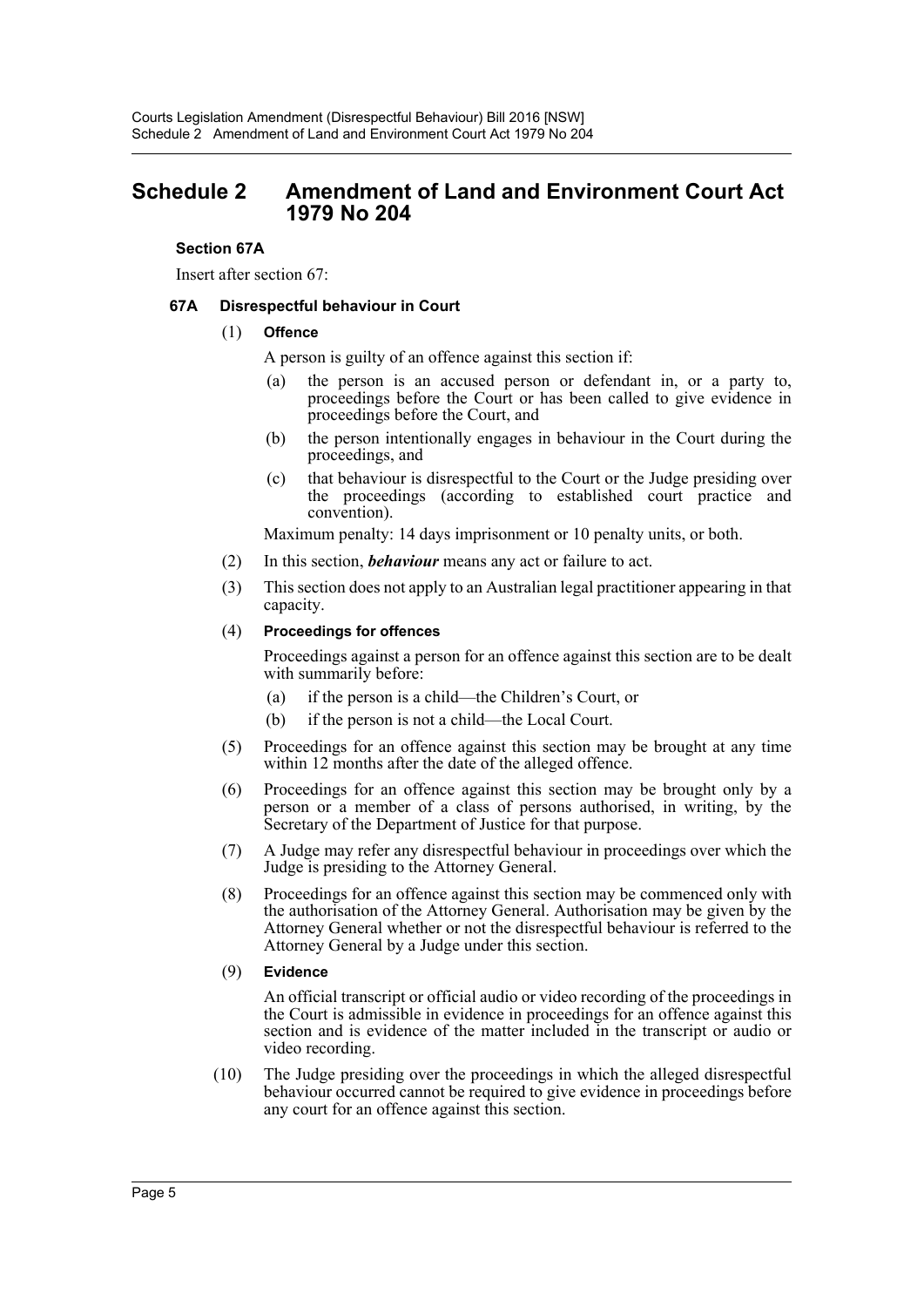This section does not affect any power with respect to contempt or the exercise of any such power.

- (12) A person cannot be prosecuted for an offence against this section and proceeded against for contempt in respect of essentially the same behaviour. However, nothing in this section prevents proceedings for contempt in respect of behaviour that constitutes an offence against this section.
- (13) This section does not apply in Class 1, 2, 3 or 4 of the Court's jurisdiction.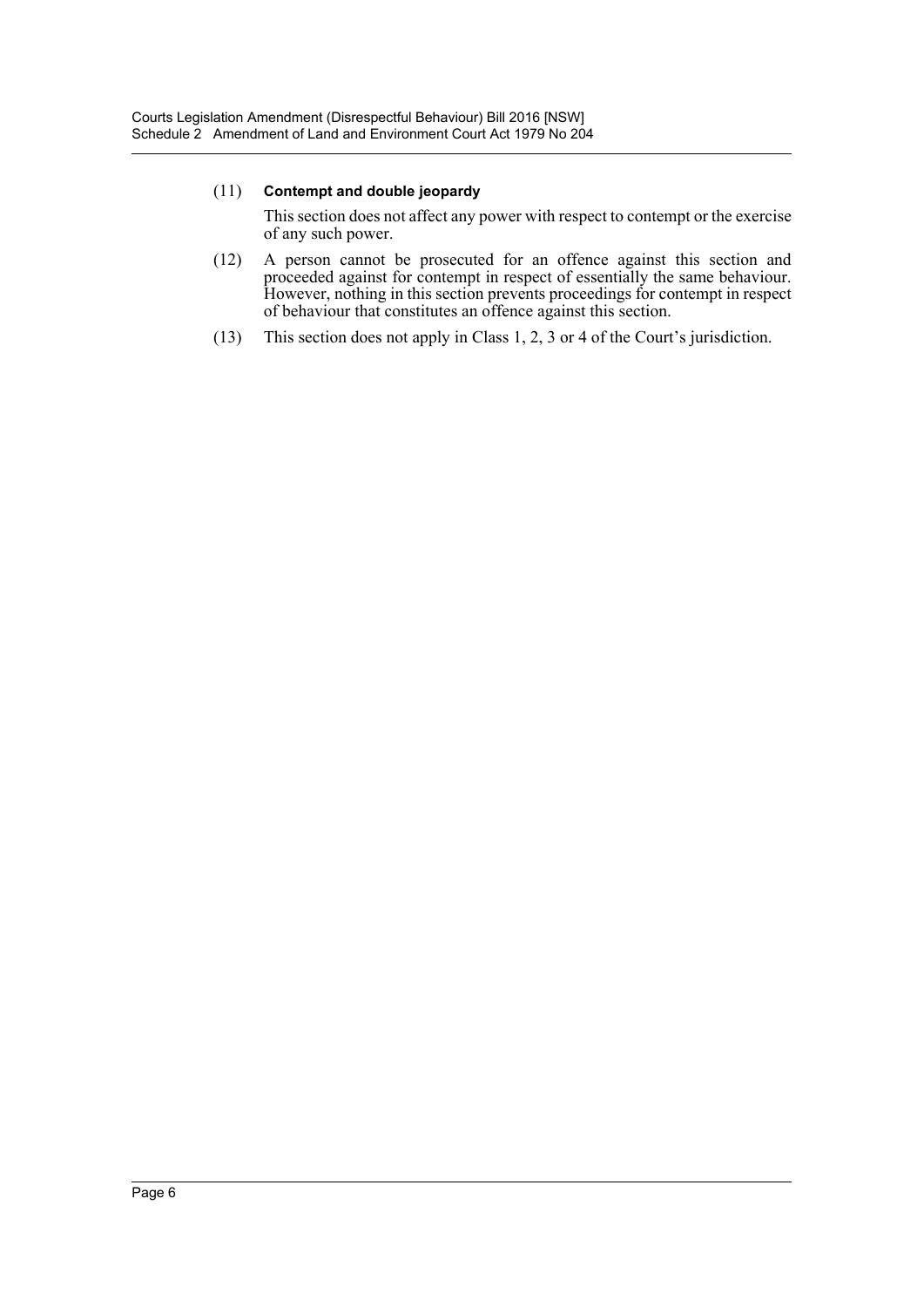## <span id="page-7-0"></span>**Schedule 3 Amendment of District Court Act 1973 No 9**

#### **Section 200A**

Insert after section 200:

#### **200A Disrespectful behaviour in Court**

#### (1) **Offence**

A person is guilty of an offence against this section if:

- (a) the person is an accused person or defendant in, or a party to, proceedings before the Court or has been called to give evidence in proceedings before the Court, and
- (b) the person intentionally engages in behaviour in the Court during the proceedings, and
- (c) that behaviour is disrespectful to the Court or the Judge presiding over the proceedings (according to established court practice and convention).

Maximum penalty: 14 days imprisonment or 10 penalty units, or both.

- (2) In this section, *behaviour* means any act or failure to act.
- (3) This section does not apply to an Australian legal practitioner appearing in that capacity.

#### (4) **Proceedings for offences**

Proceedings against a person for an offence against this section are to be dealt with summarily before:

- (a) if the person is a child—the Children's Court, or
- (b) if the person is not a child—the Local Court.
- (5) Proceedings for an offence against this section may be brought at any time within 12 months after the date of the alleged offence.
- (6) Proceedings for an offence against this section may be brought only by a person or a member of a class of persons authorised, in writing, by the Secretary of the Department of Justice for that purpose.
- (7) A Judge may refer any disrespectful behaviour in proceedings over which the Judge is presiding to the Attorney General.
- (8) Proceedings for an offence against this section may be commenced only with the authorisation of the Attorney General. Authorisation may be given by the Attorney General whether or not the disrespectful behaviour is referred to the Attorney General by a Judge under this section.
- (9) **Evidence**

An official transcript or official audio or video recording of the proceedings in the Court is admissible in evidence in proceedings for an offence against this section and is evidence of the matter included in the transcript or audio or video recording.

(10) The Judge presiding over the proceedings in which the alleged disrespectful behaviour occurred cannot be required to give evidence in proceedings before any court for an offence against this section.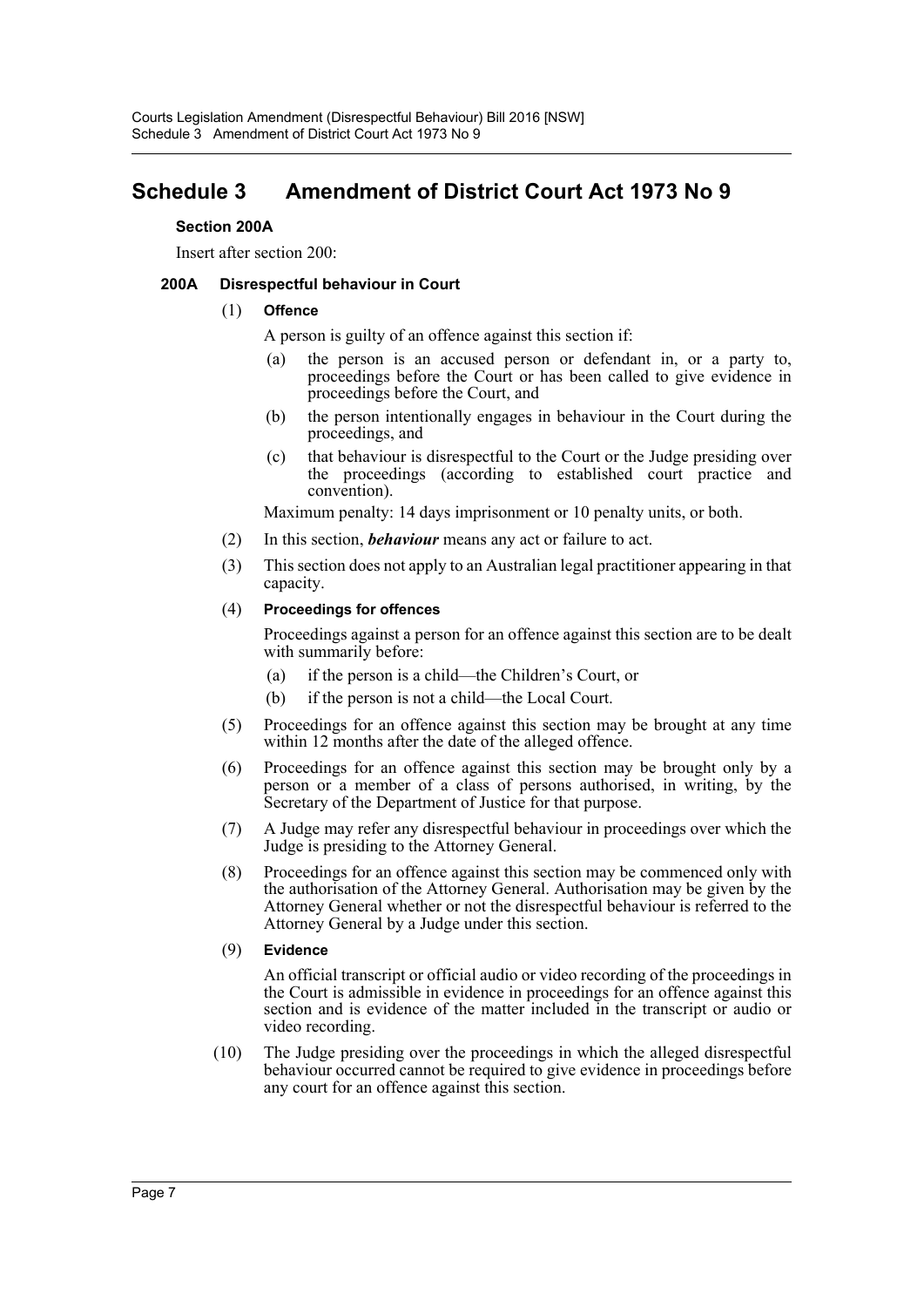This section does not affect any power with respect to contempt or the exercise of any such power.

(12) A person cannot be prosecuted for an offence against this section and proceeded against for contempt in respect of essentially the same behaviour. However, nothing in this section prevents proceedings for contempt in respect of behaviour that constitutes an offence against this section.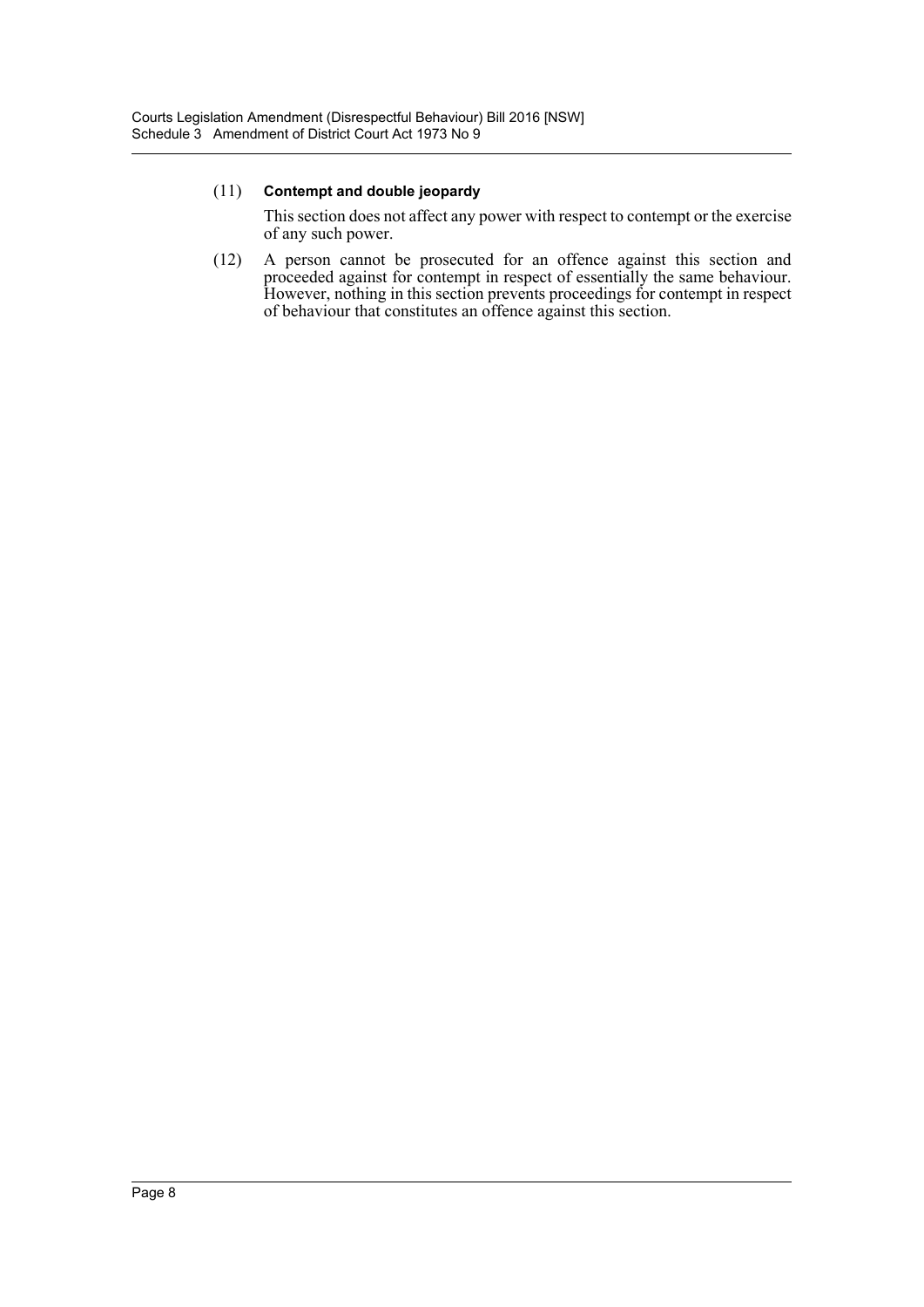## <span id="page-9-0"></span>**Schedule 4 Amendment of Local Court Act 2007 No 93**

#### **Section 24A**

Insert after section 24:

#### **24A Disrespectful behaviour in Court**

#### (1) **Offence**

A person is guilty of an offence against this section if:

- (a) the person is an accused person or defendant in, or a party to, proceedings before the Court or has been called to give evidence in proceedings before the Court, and
- (b) the person intentionally engages in behaviour in the Court during the proceedings, and
- (c) that behaviour is disrespectful to the Court or the Magistrate presiding over the proceedings (according to established court practice and convention).

Maximum penalty: 14 days imprisonment or 10 penalty units, or both.

- (2) In this section, *behaviour* includes any act or failure to act.
- (3) This section does not apply to the following persons:
	- (a) an Australian legal practitioner appearing in that capacity,
	- (b) a police prosecutor or other public official responsible for the conduct of the prosecution, but only when acting in that capacity.

#### (4) **Proceedings for offences**

Proceedings against a person for an offence against this section are to be dealt with summarily before:

- (a) if the person is a child—the Children's Court, or
- (b) if the person is not a child—the Local Court.
- (5) Proceedings for an offence against this section may be brought at any time within 12 months after the date of the alleged offence.
- (6) Proceedings for an offence against this section may be brought only by a person or a member of a class of persons authorised, in writing, by the Secretary of the Department of Justice for that purpose.
- (7) A Magistrate may refer any disrespectful behaviour in proceedings over which the Magistrate is presiding to the Attorney General.
- (8) Proceedings for an offence against this section may be commenced only with the authorisation of the Attorney General. Authorisation may be given by the Attorney General whether or not the disrespectful behaviour is referred to the Attorney General by a Magistrate under this section.
- (9) **Evidence**

An official transcript or official audio or video recording of the proceedings in the Court is admissible in evidence in proceedings for an offence against this section and is evidence of the matter included in the transcript or audio or video recording.

(10) The Magistrate presiding over the proceedings in which the alleged disrespectful behaviour occurred cannot be required to give evidence in proceedings before any court for an offence against this section.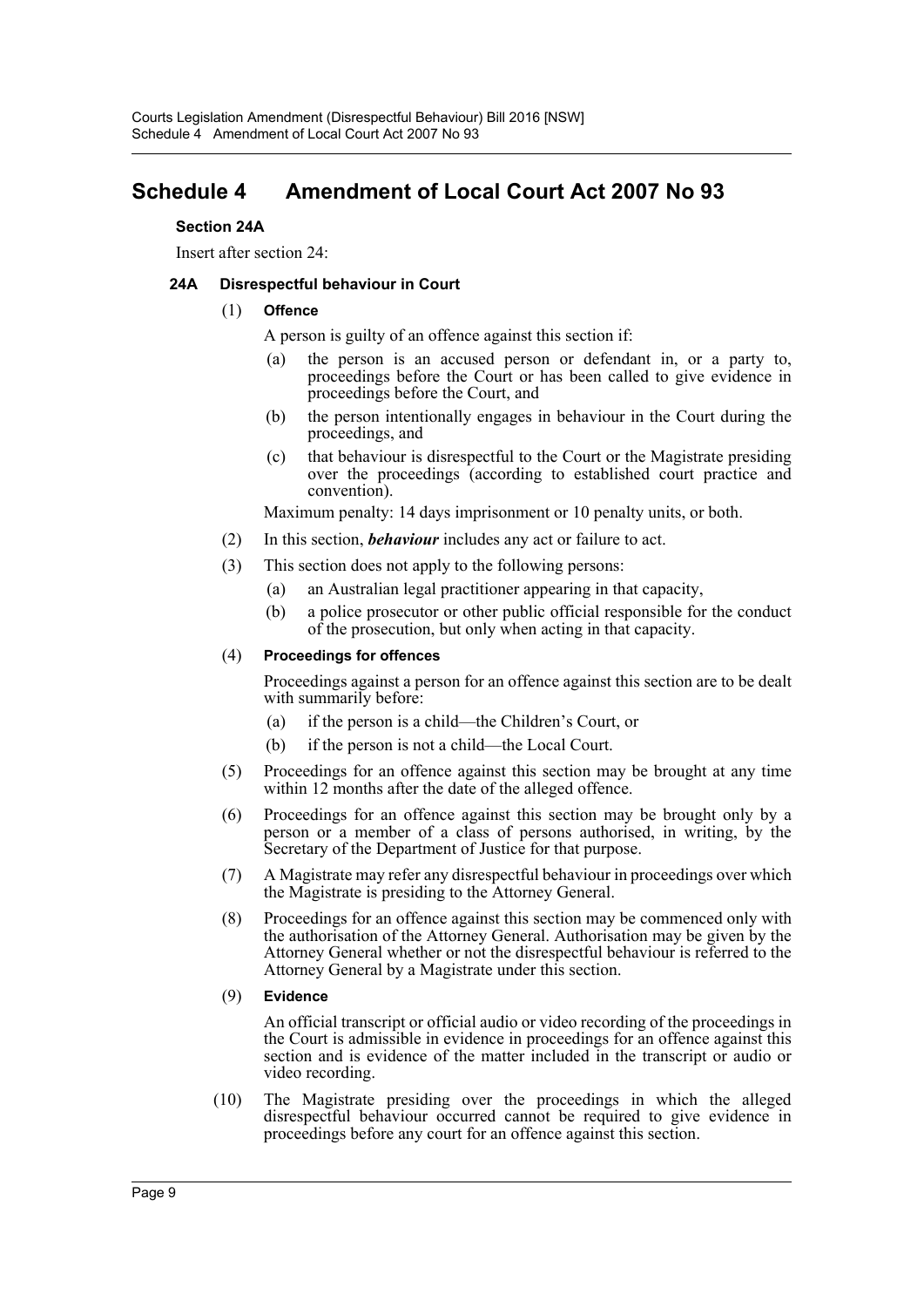This section does not affect any power with respect to contempt or the exercise of any such power.

(12) A person cannot be prosecuted for an offence against this section and proceeded against for contempt in respect of essentially the same behaviour. However, nothing in this section prevents proceedings for contempt in respect of behaviour that constitutes an offence against this section.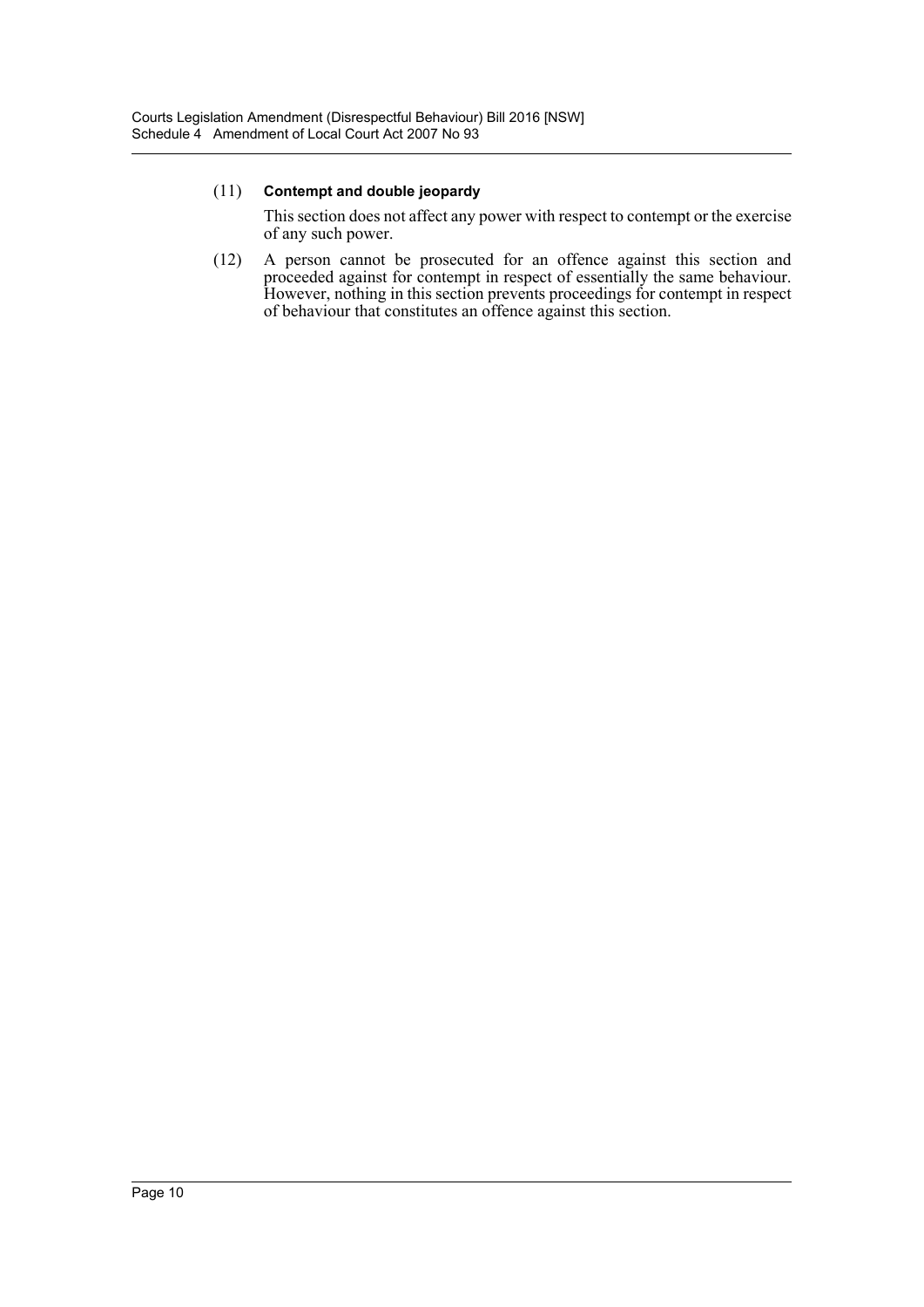## <span id="page-11-0"></span>**Schedule 5 Amendment of Coroners Act 2009 No 41**

#### **Section 103A**

Insert after section 103:

#### **103A Disrespectful behaviour in coronial proceedings**

#### (1) **Offence**

A person is guilty of an offence against this section if:

- (a) the person is appearing in or being represented in coronial proceedings or has been called to give evidence in coronial proceedings, and
- (b) the person intentionally engages in behaviour during those proceedings, and
- (c) that behaviour is disrespectful to the coronial proceedings or the coroner or assistant coroner presiding over the coronial proceedings (according to established practice and convention for coronial proceedings).

Maximum penalty: 14 days imprisonment or 10 penalty units, or both.

- (2) In this section, *behaviour* means any act or failure to act.
- (3) This section does not apply to the following persons:
	- (a) an Australian legal practitioner appearing in that capacity,
	- (b) a person assisting the coroner, but only when acting in that capacity.

#### (4) **Proceedings for offences**

Proceedings against a person for an offence against this section are to be dealt with summarily before:

- (a) if the person is a child—the Children's Court, or
- (b) if the person is not a child—the Local Court.
- (5) Proceedings for an offence against this section may be brought at any time within 12 months after the date of the alleged offence.
- (6) Proceedings for an offence against this section may be brought only by a person or a member of a class of persons authorised, in writing, by the Secretary of the Department of Justice for that purpose.
- (7) A coroner may refer any disrespectful behaviour in proceedings over which the coroner is presiding to the Attorney General.
- (8) An assistant coroner cannot refer a matter to the Attorney General under this section, but may instead refer the matter to a coroner.
- (9) Proceedings for an offence against this section may be commenced only with the authorisation of the Attorney General. Authorisation may be given by the Attorney General whether or not the disrespectful behaviour is referred to the Attorney General by a coroner under this section.

#### (10) **Evidence**

An official transcript or official audio or video recording of the coronial proceedings is admissible in evidence in proceedings for an offence against this section and is evidence of the matter included in the transcript or audio or video recording.